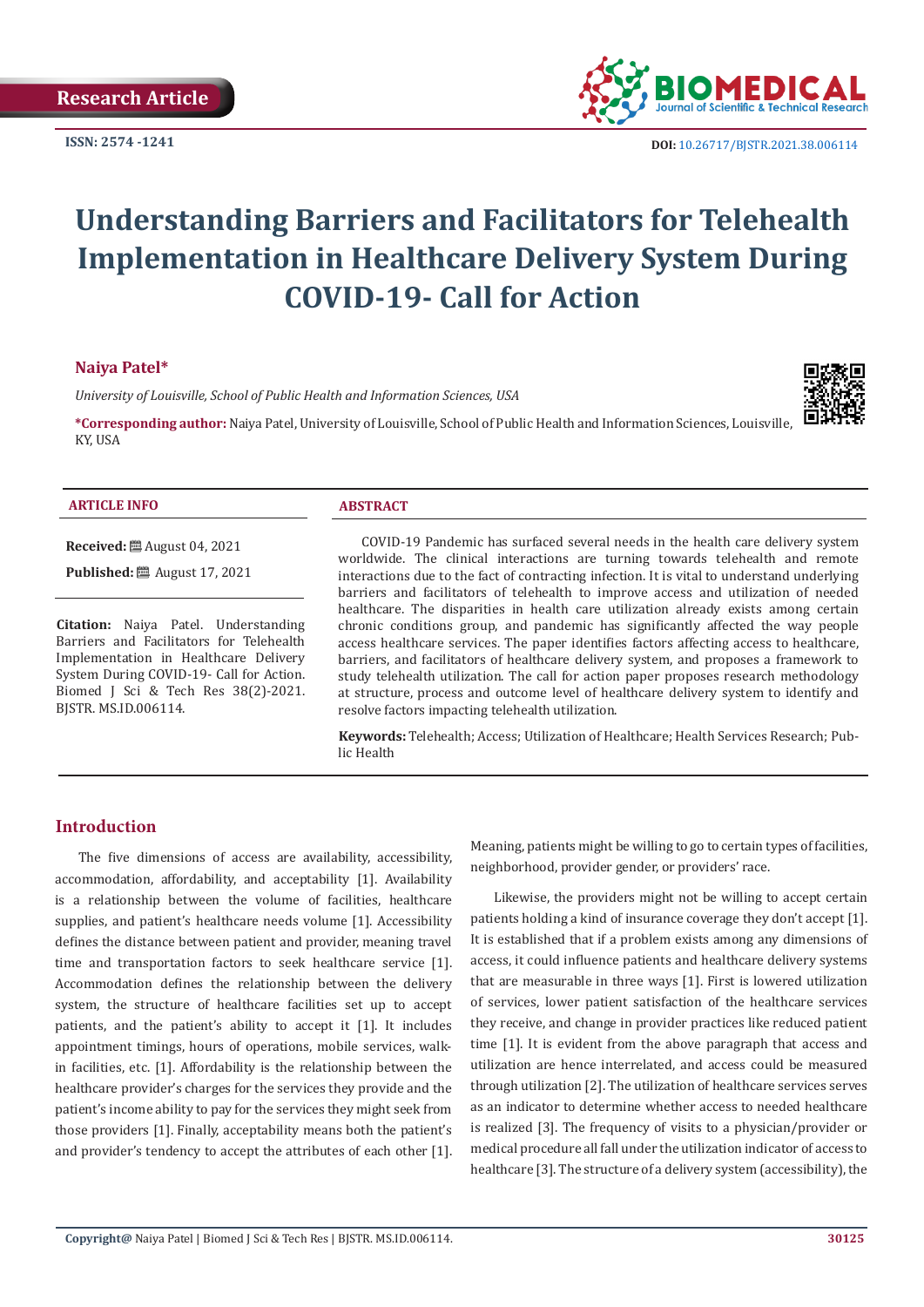process of care (accommodation, acceptability, affordability), and health outcomes seem to affect and assess (Figure 1 in Appendix) overall access to care, costs, and quality [4].

The common barriers to access to healthcare are structural (availability, delivery system organization and transportation), financial (insurance coverage, reimbursement levels, and public support), and personal (acceptability, cultural, language, attitudes, and education/income), which affects health and wellbeing of an individual [3]. Measures of access, i.e., utilization of healthcare

services and health outcomes, vary as per the equity measures, i.e., barriers to access [3]. Overall, it is evident through Figure 1 in the appendix and literature [5] that healthcare utilization is an indicator of access to healthcare affected by structure, process, and individual characteristics. Nonfinancial barriers to access are common reasons behind unmet need or delayed care among Adults in the United States compared to affordability barriers [6]. Attempts to improve such access through the Affordable Care Act (ACA) Legislation is the one source to improve it as the absence of insurance means no access to the healthcare delivery system [7].



**Figure 1:** How U.S. healthcare system can be evaluated [4]. Effectiveness, efficiency and equity indirectly measures components of healthcare i.e. Structure, Process and Outcome as they affect Access, Cost and Quality.

However, the non-financial barriers to access couldn't be solved by ACA but by federal and state governments through infrastructure development [6] and changing care delivery patterns like Accountable Care Organizations [8]. The solution to the availability domain issue for access could be increasing the supply of providers and healthcare services in the underserved area [6]. Patients seeking primary care at community healthcare centers are more likely to receive preventive services, Pap smear, vaccinations and, less likely to have low birth weight babies, less likely to visit or seek care in emergency rooms [7]. Several mechanisms through which primary care benefits occur are greater access to needed services and early management of health problems [7]. Greater access to required services improves healthcare services access for disadvantaged population groups who are more prone to lack of regular source of care [7].

Early management of health problems by preventing causes and symptoms like hypertension complications occurs through primary care that could help avoid emergency department visits or hospitalizations and disease progression [7]. Healthcare costs also rise with increased utilization of high-cost services or emergency department visits caused due to unmet medical needs and timely access to care barriers [9]. Integrating medical and non-medical services into a healthcare delivery system could help reduce the cost by improving access to needed care [9]. Accessibility, a nonfinancial access barrier to receiving timely healthcare services,

could be improved through telemedicine and transportation services [6]. Alternative payment models have also proven to improve the quality and utilization of healthcare [10]. The access and utilization of healthcare seem to strengthen due to primary care facilities and their providers [7]. Accountable Care Organizations also reduce healthcare costs [11,8], emergency department visits [8], and improve overall healthcare utilization [10].

So, the accommodation domain of access could be improved through open access scheduling to reduce wait time for primary care and or reduce avoidable Emergency Department visits [6]. Disparities in healthcare utilization exist among racial and ethnic groups [12,13]. Access to healthcare and insurance coverage constitutes this racial and ethnic disparity [12]. Specific governmental interventions like Medicaid Expansion under ACA legislation have effectively reduced such utilization disparities in the United States [12,14,15]. Differences could also be potentially eliminated by managed care programs performing in certain states with vulnerable beneficiaries if enrolled [13]. Increased utilization of acute healthcare services by the homeless population also exists as a disparity compared to other groups [16]. Certain vulnerable groups might also face barriers to access to healthcare due to unmet non-medical needs at an early stage and hence causes an increase in overall healthcare expenditure [16]. Patients and providers also play a vital role in help identifying the barriers to access to care, quality of care, or general issues they face regarding the process of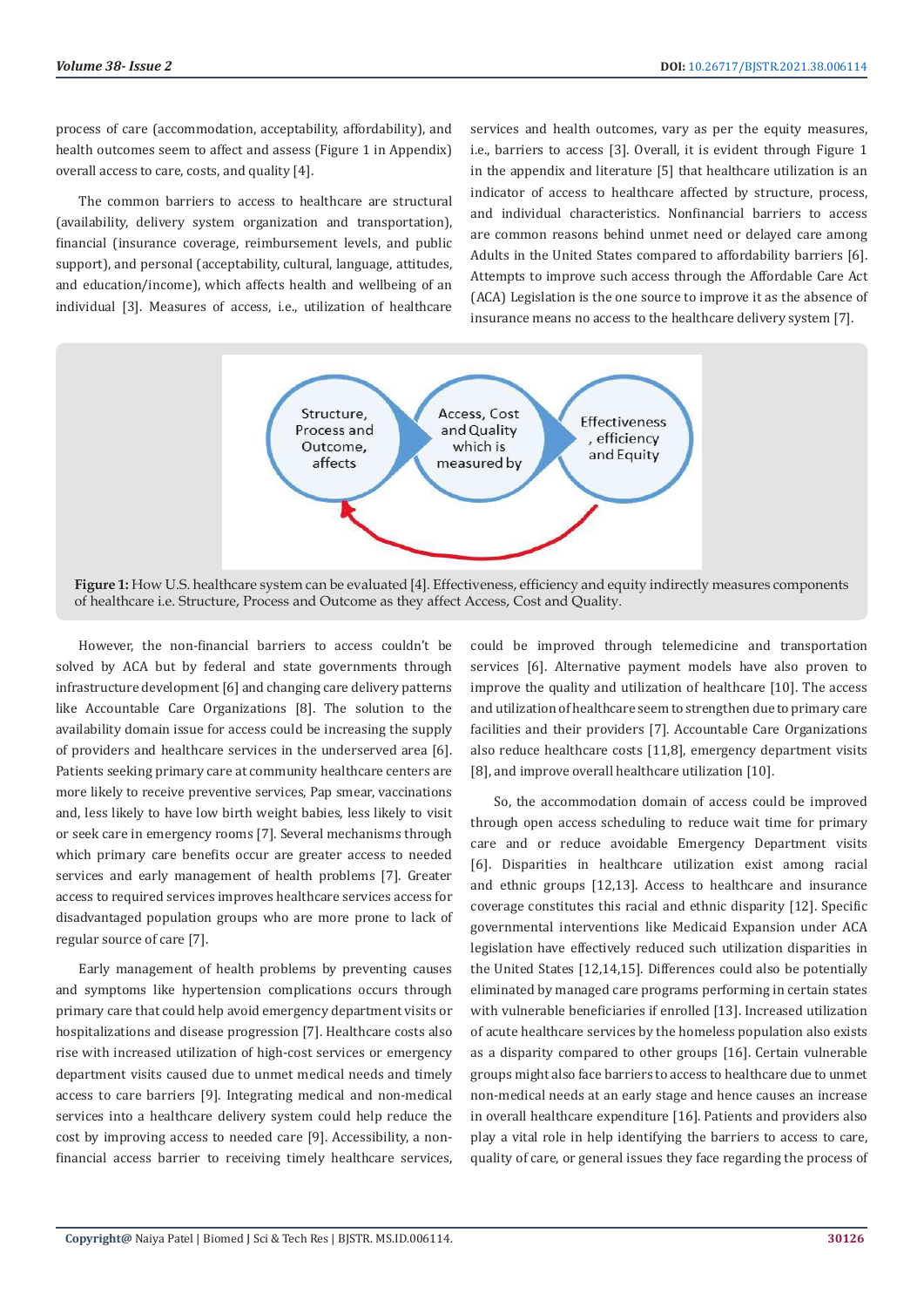healthcare they receive [17,18] It could help reduce the disparity associated with utilization among the vulnerable group of patients with unmet medical needs.

# **Problem Analysis- Issues with Influencing Telehealth and Healthcare Utilization**

Before the COVID-19 pandemic, disparities in healthcare utilization were evident, while during the pandemic, disparities within the individual healthcare system for telehealth service utilization exists depending on the patient's socio-economic status [19-24]. Several significant barriers from the patient side are disparities in digital access, digital literacy, telehealth awareness, cost & coverage for telehealth, racial and ethnic discrimination, low income and, rural population [22,23]. The structural-level barriers influencing telehealth services are broadband services availability and quality, licensing regulations for providers, and equitable telehealth insurance service reimbursements [20,21,25]. The provider-level barriers are insufficient resources to support virtual care [21,22], inability to obtain physical examination vitals, and lab work [26].

In the absence of policies and interventions to improve access to care through telehealth service utilization, these disparities may broaden [19]. Although Telemedicine utilization has improved among population groups with higher income, it has disproportionately reduced among lower-income, education groups of population with specific cultural and political factors playing the role as mediators for the disparity [19]. Currently, a significant barrier to population-level implementation of telehealth during COVID-19 is workforce challenge with a single remote clinician for multiple sites, credentialing, payments/reimbursements, staffing

of specialists, and infrastructure in place to implement telehealth effectively [27]. The pandemic has affected Emergency Department visits which might impact the overall health outcome of the population requiring the visit [28]. It is vital to understand the root causes of the decreased Emergency Department visits in pandemic and its impact on overall population health outcomes [28]. It is also essential to determine what impacts provisions of services like telehealth that provide continuity of care. Its implementation leads to improving the cost and quality of healthcare for all types of patients.

# **Application of Andersen and Aday Model-Empirical Literature**

The U.S. healthcare service continuum could be divided into primary, secondary, and tertiary [4], as depicted in (Figure 2 Appendix). So, it is vital to evaluate and determine the application of any model across the continuum of care to understand the effects on access and utilization of healthcare. The Andersen and Aday Model helps us understand and evaluate the structure process and the outcome along and across the continuum [4]. The conceptual framework proposed by Andersen and Aday inculcates system, institution, and patient/individual level constructs that help determine the relationship and define a problem in health services research [5]. It helps provide descriptive data on the organization (structure) and operation (process) of the healthcare system. It also helps to understand the percent people uninsured, the proportion and distribution of providers, and overall healthcare service utilization [4]. The model helps understand, examine, and evaluate the relationship and impact of one component on the other (Figure 3 Appendix) as depicted by the directions of arrows in the model [5].



**Figure 2:** U.S. healthcare service continuum [5].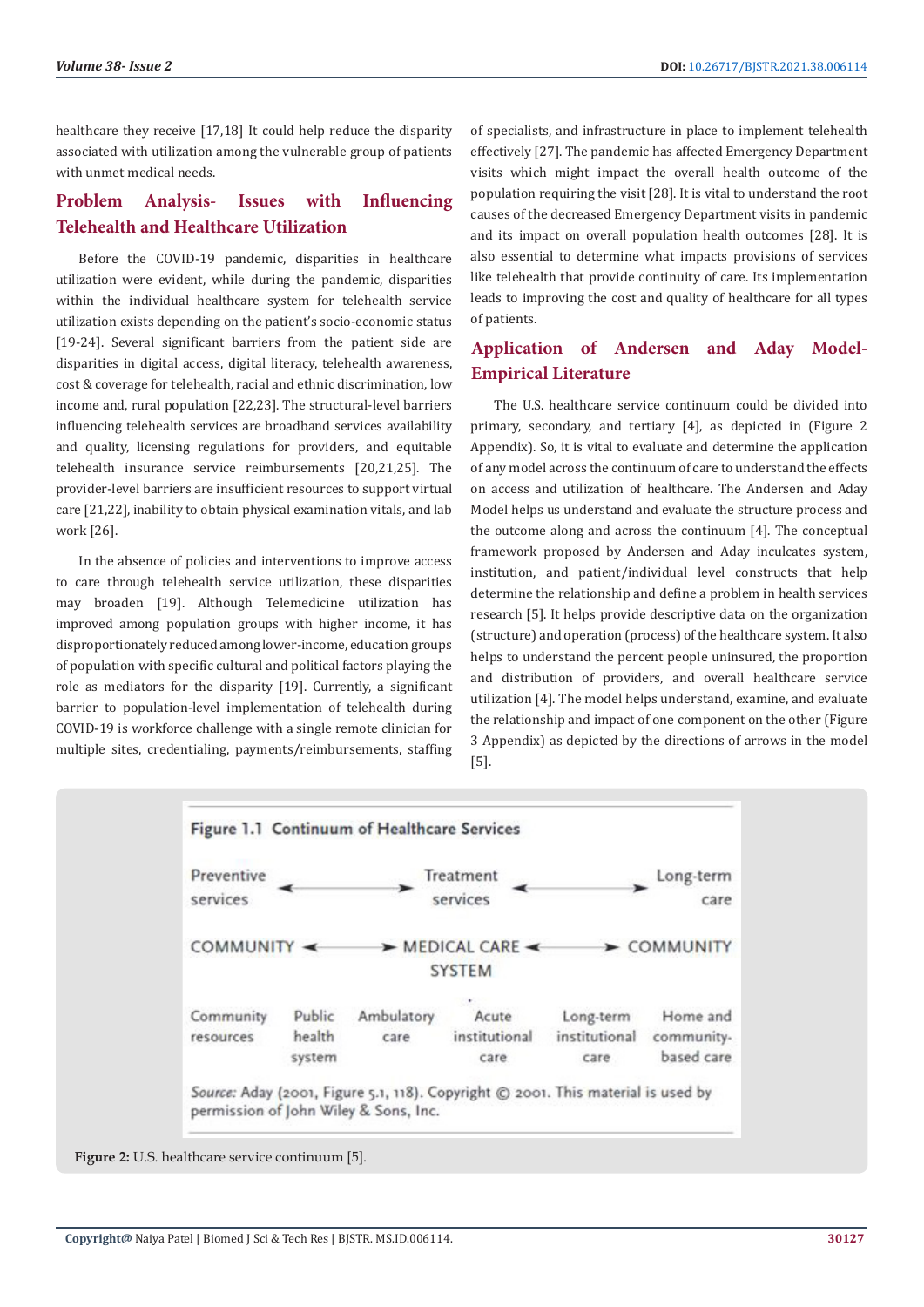

**Figure 3:** The framework of the model helps evaluate health care service, program, and policy through interrelation of model constructs [5].

Overall, it helps analyze (Figure 4 Appendix) the impact of the healthcare delivery system, other patient characteristics on the overall health and wellbeing of the population it was developed to serve [4]. It helps understand the impact and analyze the impact of the healthcare delivery system and personal characteristics/ demographic characteristics at both population-level, i.e., population perspective, and clinical level, i.e., clinical perspective

including system, individual or organizational level [4]. The model can be studied at both the macro and micro levels to determine the outcome [4]. Overall health and wellbeing could be measured by measuring health indicators. Finally, effectiveness, efficiency, and equity criteria help understand and evaluate if the existing policy, intervention, or practice are efficient, equitable, and effective [4]. Effectiveness, efficiency, and equity are often complementary [4].



**Figure 4:** Andersen and Aday final phase model [5].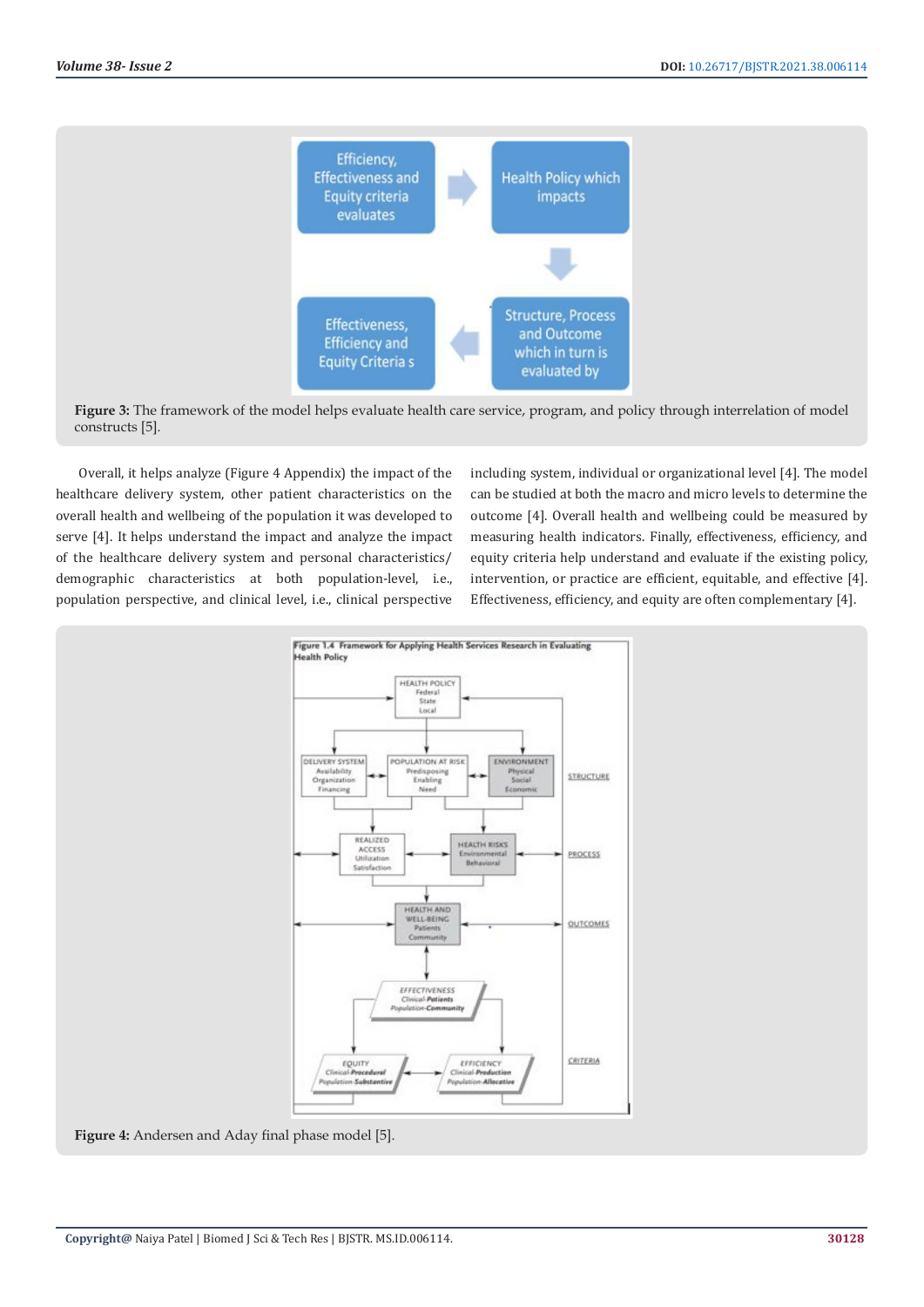Effectiveness in clinical perspective is medical treatment effectiveness, while a population perspective its medical and non-medical (environmental and behavioral) effectiveness of intervention [4]. On the other hand, efficiency means cost-benefit analysis or cost-effectiveness, or cost-utility analysis [4]. It means if indeed within the limited resources, the available treatment is effective and low at the cost compared to other alternatives [4]. Finally, Equity Helps determine if the effective and efficient intervention is available equally or distributed equally to all? [4], Is there procedural fairness at the structural and process level to make this effective and efficient intervention available to all groups? The Model helps determine the performance of the U.S. healthcare system and policy impact on the healthcare system, as we refer to Figure 3 in Appendix [4]. The application of the structure process and outcome model to determine healthcare quality [29], variation in resources, and impact of delivery system on patient outcomes and utilization [30] determined in the past. The Healthcare system is complex [31].

In such cases, evaluation of either change in infrastructures like telehealth or the characteristics of both patient/provider and systems providing care [32] through the application of Andersen and Aday model is evident in the past. The delivery system or any intervention proposed needs be measured through the lens of effectiveness and efficiency [33]. The model utilizes measures and attributes of the healthcare delivery system like structure, process, and outcome to determine and evaluate the health and well-being of the population it serves. With the model, both the provider and subgroup of problems, including demographic characteristics (predisposing, need, and enabling factors) and its intervention, are evaluated [33]. Including the demographic characteristics in the model helps us understand how target population characteristics needs are addressed by existing system performance or network and how their overall health and well-being are being impacted? [33].

Hence it is crucial to determine while implementing this model, who is the target population of interest? Is it homeless people, children, or doctors protected against COVID-19 infection through the implementation of telehealth, or is its population protected from COVID-19 infection? It is also important to note that effect and outcome at all levels (population and clinical) are essential to analyze as new technology and service might be effective and work at an individual level but might not work at a population level (scale-up problem) as discussed in the book [4]. To fully understand the effect of health programs, interventions, or policy, the impact at each level (Figure 5 in Appendix) is necessary to be determined [4].

|                              | <b>Structure (inputs)</b>                               | <b>Process</b>                                                                                       | <b>Outputs</b>                                                                         | Outcome                                                                                                                                                                                 |
|------------------------------|---------------------------------------------------------|------------------------------------------------------------------------------------------------------|----------------------------------------------------------------------------------------|-----------------------------------------------------------------------------------------------------------------------------------------------------------------------------------------|
| Type of<br>measure           | Costs<br>Resources-staff.<br>equipment, buildings, beds | Patient care<br>Strategies, plans, policies<br>Patient pathway                                       | Hospital activity<br>No. of complaints<br>Change in bed<br>occupancy<br>Length of stay | Mortality-alive/dead<br>Impairment-pathology,<br>clinical measures<br>Disability- functional status<br>Acceptability<br>Clinical and patient reported<br>outcome measures.<br>Discharge |
| Example<br><i>indicators</i> | Staff time (hours)<br>Expenditure $(f)$                 | Patient records, treatment plans, .<br>information leaflets, prescription practices<br>Waiting times | Occupied beddays<br>Number of patients<br>receiving treatment<br>No. of complaints     | Mortality rate<br>Clinical and patient reported<br>outcome measures<br>Emergency readmission rates                                                                                      |

**Figure 5:** Indicators and measures illustrate potential predictors and outcomes for the health service utilization and delivery system outcomes [5].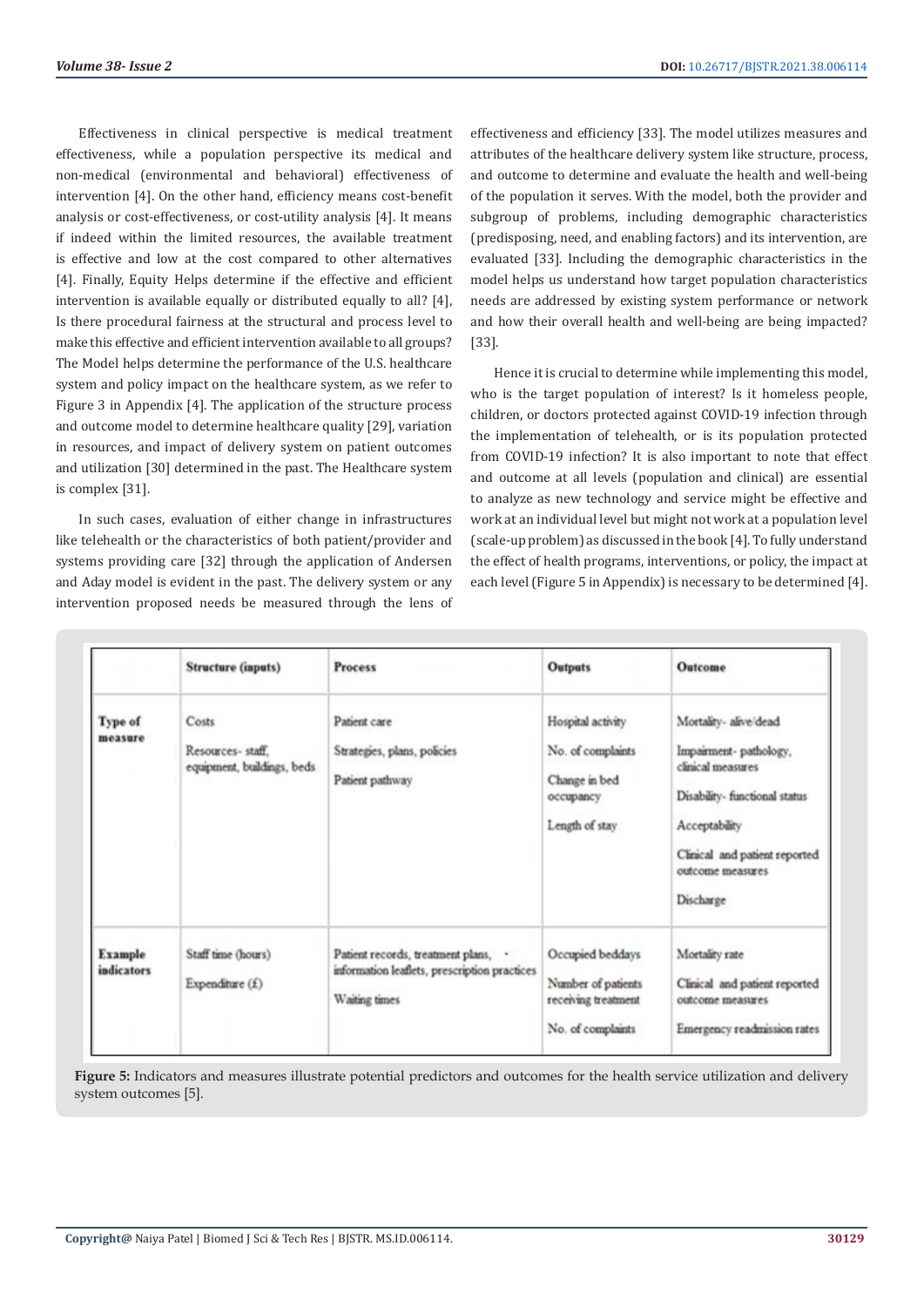# **Application of Andersen and Aday Model Within Context of Telehealth Utilization**

Studies examining disparity in healthcare access and utilization so far have utilized the model to construct the research variables for outcome measures of healthcare utilization [12]. The indicators of healthcare access and utilization measured are "probability of being uninsured, probability of having any delayed necessary medical care, and probability of having any forgone medical care" [12]. Hence the model can determine the impact of telehealth services on healthcare utilization both at the population and clinical perspective level. Health care utilization measures are the probability of having an emergency department (E.D.) visit, and probability of having any physician visit" [12]. The covariates of the study can be informed by the model [12] categorized into three domains like predisposing factors, enabling factors, need factors. Hence, the model provides information on mechanism through which outcomes like healthcare utilization are impacted other than telehealth intervention as a primary treatment variable.

Studies have applied the model to understand process level barriers of utilization and their impact on the overall quality of health, i.e., under or overuse of healthcare services of a particular specialty [34,35]. One study utilizes only process and outcome level data to determine the adequacy/effectiveness of existing healthcare delivery and services [34]. So, telehealth service's effectiveness on the current healthcare delivery system can be measured by applying Andersen and Aday Model in determining impacts on health care service utilization among primary care and preventive care population during COVID-19 [24]. The Anderson and Aday model could be utilized in stages to determine the effectiveness of telehealth utilization [33]. In the first stage, we could use the model to determine the system-level factors impacting telehealth utilization, affecting the overall continuity in healthcare utilization for chronically ill and other preventive services [36]. By doing so, we would measure the system performance and gather existing evidence [33,25].

In the second stage, one can implement the model to determine and establish standard guidelines of the process of care [33] for telemedicine and its utilization. Once the standard guidelines are determined, the indicators for measurements from the guidelines could be established for each construct of the model to establish the quality of telemedicine care or delivery system [33]. In the final stage, the quality outcomes could be utilized to develop strategies for improvement and reanalyze the outcomes after implementing those strategies [33] identified regarding telehealth implementation and utilization. The model could also evaluate a socioeconomically vulnerable group of population [37,24] facing disparity in telehealth utilization within the healthcare system [19]. The model evaluates several factors that make the population vulnerable and uses them to determine its impact on their healthcare utilization [37], as

factors that make the group vulnerable might be responsible for the effect on the overall utilization of care [37]. The model application for the vulnerable population could help determine the effect of telehealth healthcare utilization on the health outcomes/status of the group as health status determines utilization [37].

It is vital to understand whether COVID-19 has brought changes in disparities associated with telehealth utilization within any healthcare system [19,24]. The U.S. Centers for Disease Control and Prevention recommends utilizing Telehealth services during the pandemic to seek needed care. Hence Andersen and Aday model could help determine the uptake rate of telehealth services through the number of visits via telemedicine and its impact on timely access to care and health care utilization [24]. The model can also help identify potential structure, process, and individual level barriers [38,39,23] that could impact telehealth utilization among the vulnerable population [22] and how it impacts the overall access to primary care [22]. As established prior (Figure 1, Appendix) in this paper, structure and process-level factors impact and can be assessed by the access to health, healthcare utilization, and quality of care components.

It is vital to understand how the pandemic affects the complexity gap between the needs and services of patients for chronic care [32]. The reason behind doing so is to understand the impact on service utilization and overall health and well-being among the population with chronic conditions other non-acute, non-urgent care needs. Hence the model can help determine barriers and facilitators of Telehealth and Remote Patient Monitoring Programs [40,41] to determine effectiveness [22], efficiency, and equity aspects of such [38,39] during COVID-19 pandemic. Overall, the Andersen and Aday model can be utilized to measure the impact of telehealth on healthcare utilization (over/underutilization of needed services), readmission rates for specific condition groups, improved quality of care through telehealth [21,22,28], and impact of telehealth on reducing overall cost of care through improved access to care [20,21].

# **Conclusion**

Structure, process, and outcome constructs in health services research seem to affect healthcare access, cost, and quality. Hence it is vital to utilize the model to determine what aspects of structure (delivery system, population characteristics) and process (utilization, satisfaction) affect utilization, access outcomes like physicians visit, utilization of proposed interventional services, or use of emergency department visits. Quality of care could help determine if the existing care provision is appropriate or not and could serve as an indicator of access and utilization. Since the constructs of the framework are interrelated, like vulnerable population's need for care and existing system delivery together impact the process of care and the health risks the population carry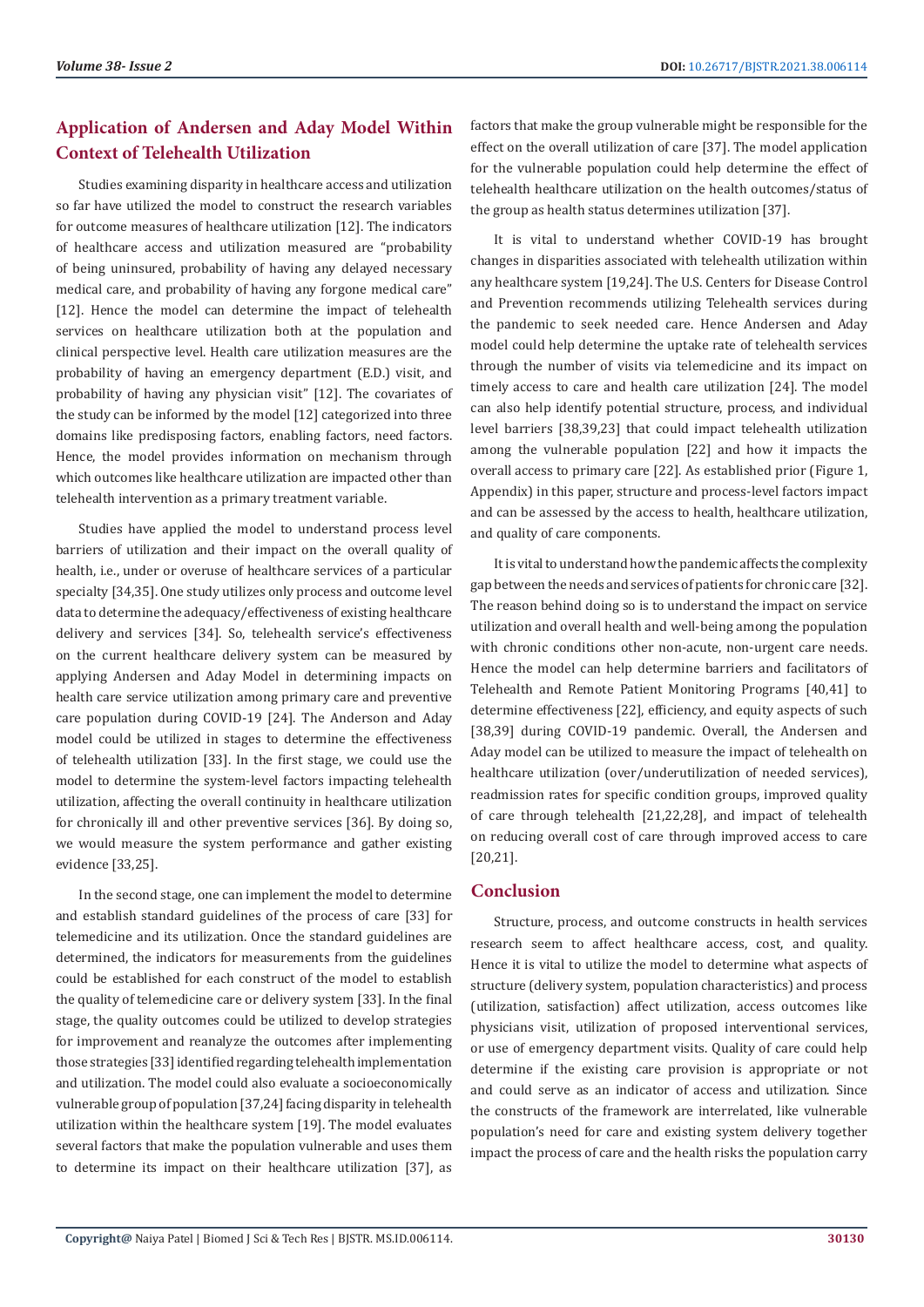which in turn impacts the overall health of the population, its crucial to utilize the entire model to understand the complex situations that affect telehealth and utilization of care. It is also established that utilization of healthcare and health outcomes serve as an indicator of access to needed healthcare in this paper. Barriers to access to telehealth services impact the overall health outcomes and over or underutilization of needed healthcare. Application of the Andersen and Aday Model to telehealth service utilization and its impact on overall healthcare utilization in health services research can help inform government policies relevant to its effectiveness, equity, and efficiency. The model can also help understand facilitators, barriers for telehealth implementation in the healthcare delivery system. It also helps understand the disparity in health outcomes among the population and specific groups and the quality of healthcare service.

# **References**

- 1. [Penchansky R, Thomas JW \(1981\) The concept of access: Definition and](https://journals.lww.com/lww-medicalcare/Abstract/1981/02000/The_Concept_of_Access__Definition_and_Relationship.1.aspx)  [relationship to consumer satisfaction. Medical Care 19\(2\): 127-140.](https://journals.lww.com/lww-medicalcare/Abstract/1981/02000/The_Concept_of_Access__Definition_and_Relationship.1.aspx)
- 2. [Mazurenko O, Balio CP, Agarwal R, Carroll AE, Menachemi N \(2018\)](https://www.healthaffairs.org/doi/10.1377/hlthaff.2017.1491)  [The effects of medicaid expansion under the ACA: A systematic review.](https://www.healthaffairs.org/doi/10.1377/hlthaff.2017.1491)  [Health Affairs 37\(6\): 944-950.](https://www.healthaffairs.org/doi/10.1377/hlthaff.2017.1491)
- 3. (1993) Committee on Monitoring Access to Personal Health Care Services. A model for monitoring access. In Access to health care in America.
- 4. Aday L, Begley C, Lairson D, Slater C (2004) Evaluating the healthcare system: effectiveness, efficiency, and equity (Third). Health Administration Press.
- 5. Aday L, Begley C, Lairson D, Slater C (2004) Evaluating the healthcare system: effectiveness, efficiency, and equity (Third). Academy Health.
- 6. [Kullgren JT, McLaughlin CG, Mitra N, Armstrong K \(2012\) Nonfinancial](https://pubmed.ncbi.nlm.nih.gov/22092449/)  [barriers and access to care for U.S. adults. Health Services Research 47\(1](https://pubmed.ncbi.nlm.nih.gov/22092449/)  [PART 2\): 462-485.](https://pubmed.ncbi.nlm.nih.gov/22092449/)
- 7. [Starfield B, Shi L, Macinko J \(2005\) Contribution of primary care to](https://pubmed.ncbi.nlm.nih.gov/16202000/)  [health systems and health. In Milbank Quarterly 83\(3\): 457-502.](https://pubmed.ncbi.nlm.nih.gov/16202000/)
- 8. [Hsu J, Price M, Vogeli C, Brand R, Chernew ME, et al. \(2017\) Bending](https://pubmed.ncbi.nlm.nih.gov/28461355/)  [the spending curve by altering care delivery patterns: The role of care](https://pubmed.ncbi.nlm.nih.gov/28461355/)  [management within a pioneer ACO. Health Affairs 36\(5\): 876-884.](https://pubmed.ncbi.nlm.nih.gov/28461355/)
- 9. [Chuang E, Pourat, N, Haley LA, Albertson E, Lu C, et al. \(2020\) Integrating](https://www.healthaffairs.org/doi/10.1377/hlthaff.2019.01617)  [health and human services in california's whole person care medicaid](https://www.healthaffairs.org/doi/10.1377/hlthaff.2019.01617)  [1115 waiver demonstration. Health Affairs 39\(4\): 639-648.](https://www.healthaffairs.org/doi/10.1377/hlthaff.2019.01617)
- 10. [Kaufman BG, Spivack BS, Stearns SC, Song PH, O'Brien EC \(2019\) Impact](https://pubmed.ncbi.nlm.nih.gov/29231131/)  [of Accountable Care Organizations on Utilization, Care, and Outcomes:](https://pubmed.ncbi.nlm.nih.gov/29231131/)  [A Systematic Review. In Medical Care Research and Review 76\(3\): 255-](https://pubmed.ncbi.nlm.nih.gov/29231131/) [290.](https://pubmed.ncbi.nlm.nih.gov/29231131/)
- 11. [Henke RM, Karaca Z, Gibson TB, Cutler E, White, C, et al. \(2020\) Medicaid](https://pubmed.ncbi.nlm.nih.gov/30614398/)  [Accountable Care Organizations and Childbirth Outcomes. Medical Care](https://pubmed.ncbi.nlm.nih.gov/30614398/)  [Research and Review 77\(6\): 559-573.](https://pubmed.ncbi.nlm.nih.gov/30614398/)
- 12. [Chen J, Vargas Bustamante A, Mortensen K, Ortega AN \(2016\) Racial](https://pubmed.ncbi.nlm.nih.gov/26595227/)  [and ethnic disparities in health care access and utilization under the](https://pubmed.ncbi.nlm.nih.gov/26595227/)  [affordable care act. Medical Care 54\(2\): 140-146.](https://pubmed.ncbi.nlm.nih.gov/26595227/)
- 13. [Marton J, Yelowitz A, Shores M, Talbert JC \(2016\) Does Medicaid](https://www.ncbi.nlm.nih.gov/pmc/articles/PMC4874821/)  [Managed Care Help Equalize Racial and Ethnic Disparities in Utilization?](https://www.ncbi.nlm.nih.gov/pmc/articles/PMC4874821/)  [Health Services Research 51\(3\): 872-891.](https://www.ncbi.nlm.nih.gov/pmc/articles/PMC4874821/)
- 14. [Benitez JA, Creel L, Jennings J \(2016\) Kentucky's medicaid expansion](https://pubmed.ncbi.nlm.nih.gov/26888198/) [showing early promise on coverage and access to care. Health Affairs](https://pubmed.ncbi.nlm.nih.gov/26888198/) [35\(3\): 528-534.](https://pubmed.ncbi.nlm.nih.gov/26888198/)
- 15. [Frean M, Gruber J, Sommers BD \(2017\) Premium subsidies, the mandate,](https://pubmed.ncbi.nlm.nih.gov/28319791/) [and Medicaid expansion: Coverage effects of the Affordable Care Act.](https://pubmed.ncbi.nlm.nih.gov/28319791/) [Journal of Health Economics 53: 72-86.](https://pubmed.ncbi.nlm.nih.gov/28319791/)
- 16. [Raven MC, Niedzwiecki MJ, Kushel M \(2020\) A randomized trial of](https://onlinelibrary.wiley.com/doi/full/10.1111/1475-6773.13553) [permanent supportive housing for chronically homeless persons with](https://onlinelibrary.wiley.com/doi/full/10.1111/1475-6773.13553) [high use of publicly funded services. Health Services Research 55\(S2\):](https://onlinelibrary.wiley.com/doi/full/10.1111/1475-6773.13553) [797-806.](https://onlinelibrary.wiley.com/doi/full/10.1111/1475-6773.13553)
- 17. [Aboumatar HJ, Chang BH, Al Danaf J, Shaear M, Namuyinga R, et al.](https://pubmed.ncbi.nlm.nih.gov/26147867/) [\(2015\) Promising practices for achieving patient-centered hospital care:](https://pubmed.ncbi.nlm.nih.gov/26147867/) [A national study of high-performing U.S. hospitals. Medical Care 53\(9\):](https://pubmed.ncbi.nlm.nih.gov/26147867/) [758-767.](https://pubmed.ncbi.nlm.nih.gov/26147867/)
- 18. [Ahmed S, Berzon RA, Revicki DA, Lenderking WR, Moinpour CM, et al.](https://pubmed.ncbi.nlm.nih.gov/22922434/) [\(2012\) The use of patient-reported outcomes \(PRO\) within comparative](https://pubmed.ncbi.nlm.nih.gov/22922434/) [effectiveness research: Implications for clinical practice and health care](https://pubmed.ncbi.nlm.nih.gov/22922434/) [policy. Medical Care 50\(12\): 1060-1070.](https://pubmed.ncbi.nlm.nih.gov/22922434/)
- 19. [Cantor JH, McBain RK, Pera MF, Bravata DM, Whaley CM \(2021\) Who](https://www.ajpmonline.org/article/S0749-3797(21)00131-8/fulltext) [Is \(and Is Not\) Receiving Telemedicine Care During the COVID-19](https://www.ajpmonline.org/article/S0749-3797(21)00131-8/fulltext) [Pandemic. American Journal of Preventive Medicine 0\(0\): 1-5.](https://www.ajpmonline.org/article/S0749-3797(21)00131-8/fulltext)
- 20. [Cortelyou Ward K, Atkins DN, Noblin A, Rotarius T, White P, et al. \(2020\)](https://muse.jhu.edu/article/772756) [Navigating the digital divide: Barriers to telehealth in rural areas.](https://muse.jhu.edu/article/772756) [Journal of Health Care for the Poor and Underserved 31\(4\): 1546-1556.](https://muse.jhu.edu/article/772756)
- 21. [Grundstein MJ, Sandhu HS, Cioppa Mosca JM \(2020\) Pivoting to](https://www.ncbi.nlm.nih.gov/pmc/articles/PMC7478104/) [Telehealth: the HSS Experience, Value Gained, and Lessons Learned. HSS](https://www.ncbi.nlm.nih.gov/pmc/articles/PMC7478104/) [Journal 16: 164-169.](https://www.ncbi.nlm.nih.gov/pmc/articles/PMC7478104/)
- 22. [Jacobs EA, Ogedegbe O, Fihn SD \(2020\) Elective Care and Health Services](https://pubmed.ncbi.nlm.nih.gov/33151311/) [Research in the COVID-19 Era. JAMA Network Open 3\(11\): e2025731.](https://pubmed.ncbi.nlm.nih.gov/33151311/)
- 23. [Weber E, Miller SJ, Astha V, Janevic T, Benn E \(2020\) Characteristics of](https://pubmed.ncbi.nlm.nih.gov/32866249/) [telehealth users in NYC for COVID-related care during the coronavirus](https://pubmed.ncbi.nlm.nih.gov/32866249/) [pandemic. Journal of the American Medical Informatics Association](https://pubmed.ncbi.nlm.nih.gov/32866249/) [27\(12\): 1949-1954.](https://pubmed.ncbi.nlm.nih.gov/32866249/)
- 24. [Whaley CM, Pera MF, Cantor J, Chang J, Velasco J, et al. \(2020\) Changes](https://healthpolicy.usc.edu/research/changes-in-health-services-use-among-commercially-insured-us-populations-during-the-covid-19-pandemic/) [in Health Services Use Among Commercially Insured U.S. Populations](https://healthpolicy.usc.edu/research/changes-in-health-services-use-among-commercially-insured-us-populations-during-the-covid-19-pandemic/) [During the COVID-19 Pandemic. JAMA Network Open 3\(11\): e2024984.](https://healthpolicy.usc.edu/research/changes-in-health-services-use-among-commercially-insured-us-populations-during-the-covid-19-pandemic/)
- 25. [Schweiberger K, Hoberman A, Iagnemma J, Schoemer P, Squire, J, et](https://pubmed.ncbi.nlm.nih.gov/33290244/) [al. \(2020\) Practice-level variation in telemedicine use in a pediatric](https://pubmed.ncbi.nlm.nih.gov/33290244/) [primary care network during the COVID-19 pandemic: Retrospective](https://pubmed.ncbi.nlm.nih.gov/33290244/) [analysis and survey study. Journal of Medical Internet Research 22\(12\):](https://pubmed.ncbi.nlm.nih.gov/33290244/) [e24345.](https://pubmed.ncbi.nlm.nih.gov/33290244/)
- 26. [Moss HE, Lai KE, Ko MW \(2020\) Survey of Telehealth Adoption by Neuro](https://journals.lww.com/jneuro-ophthalmology/Abstract/2020/09000/Survey_of_Telehealth_Adoption_by.10.aspx)[ophthalmologists During the COVID-19 Pandemic: Benefits, Barriers,](https://journals.lww.com/jneuro-ophthalmology/Abstract/2020/09000/Survey_of_Telehealth_Adoption_by.10.aspx) [and Utility. Journal of Neuro-Ophthalmology: The Official Journal of the](https://journals.lww.com/jneuro-ophthalmology/Abstract/2020/09000/Survey_of_Telehealth_Adoption_by.10.aspx) [North American Neuro-Ophthalmology Society 40\(3\): 346-355.](https://journals.lww.com/jneuro-ophthalmology/Abstract/2020/09000/Survey_of_Telehealth_Adoption_by.10.aspx)
- 27. [Hollander JE, Carr BG \(2020\) Virtually Perfect? Telemedicine for](https://www.nejm.org/doi/10.1056/NEJMp2003539) [Covid-19. New England Journal of Medicine 382\(18\): 1679-1681.](https://www.nejm.org/doi/10.1056/NEJMp2003539)
- 28. [Hughes HE, Hughes TC, Morbey R, Challen K, Oliver I, et al. \(2020\)](https://www.ncbi.nlm.nih.gov/pmc/articles/PMC7503196/) [Emergency department use during COVID-19 as described by syndromic](https://www.ncbi.nlm.nih.gov/pmc/articles/PMC7503196/) [surveillance. Emergency Medicine Journal 37\(10\): 600-604.](https://www.ncbi.nlm.nih.gov/pmc/articles/PMC7503196/)
- 29. [Hoenig H, Duncan PW, Horner RD, Reker DM, Samsa GP, et al. \(2002\)](https://europepmc.org/article/MED/12409849) [Structure, process, and outcomes in stroke rehabilitation. Medical Care](https://europepmc.org/article/MED/12409849) [40\(11\): 1036-1047.](https://europepmc.org/article/MED/12409849)
- 30. [Tarlov AR, Ware JE, Greenfield S, Nelson EC, Perrin E, et al. \(1989\) The](https://pubmed.ncbi.nlm.nih.gov/2754793/) [Medical Outcomes Study: An Application of Methods for Monitoring the](https://pubmed.ncbi.nlm.nih.gov/2754793/) [Results of Medical Care. JAMA: The Journal of the American Medical](https://pubmed.ncbi.nlm.nih.gov/2754793/) [Association 262\(7\): 925-930.](https://pubmed.ncbi.nlm.nih.gov/2754793/)